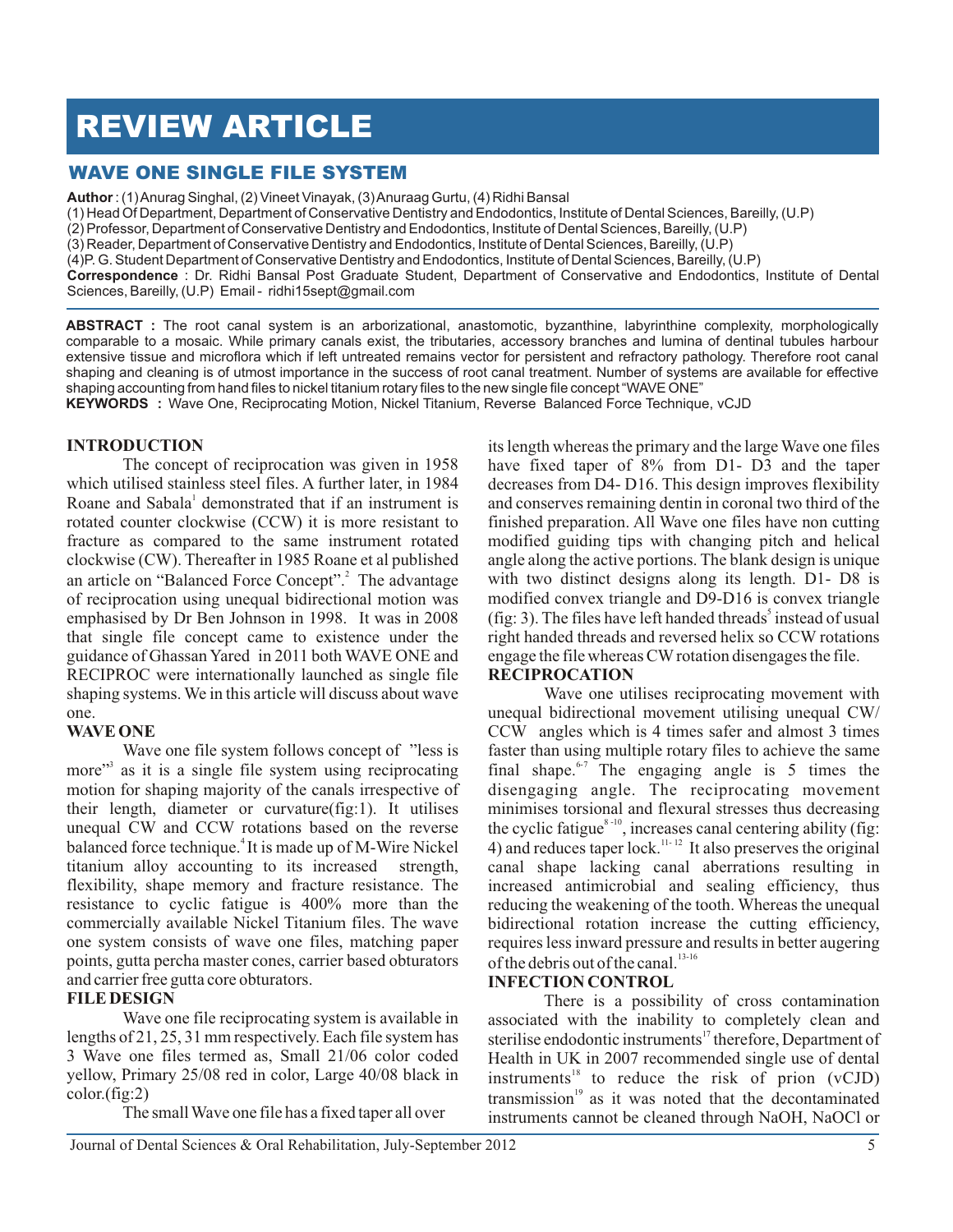guanidine thiocyanate immersion for 24 hours or through steam sterilisation. Therefore to make sure the single use of the files, the files are made of plastic color coded handle which becomes deformed once sterilised preventing the file from being placed again into the handpiece.

#### **FILE SELECTION**

Which wave one file to use for preparation? This is decided by inserting a 10 –K file into the canal using a glide path<sup>3</sup>(fig: 5).

- $\bullet$  If the 10 –K file is very resistant, use small wave one file.
- $\bullet$  If the 10 –K file moves to the full canal length easily, is lose or very lose, then use primary wave one file.
- $\bullet$  If the 20 –K file or larger goes to the canal length, use large wave one file.

#### **METHOD OF PREPARATION**

Shaping of the canal is directed towards flaring, flattening and finishing of the internal axial walls. The e3 motor ( Dentsply Tulsa Dental Specialities ) is specially engineered and programmed to drive wave one file system in reciprocating manner. Brushing motion is utilised to eliminate the hindrances to get a tapered preparation. With the estimated working length, in the presence of chelator 10 K file is inserted using a glide path which can "slip and slide" and " slide and glide"<sup>520</sup> over the apical one third of the canal. Accordingly, the file to be used for preparation is decided.

 In 90% of the cases primary file is used for shaping of the canals (fig: 6). Gentle apically directed pressure is applied to run the file 2, 3, 4 mm inwards. After every few mm of advancement remove the file and inspect its flutes. Clean the flutes with gauge soaked in saline or NaOCl. Irrigate with 5% NaOCl, recapitulate using 10- K file and the re-irrigate to maintain the patency of the canal and to prevent apical extrusion of the debris.

The small wave one file is used in the canal that is narrow, longer and apically curved. In certain canals first the preparation is done with small wave one file and if more preparation is desired the primary wave one file is used. In this case, the small 21/06 wave one file is called as the "Bridge File" because it promotes safety when transitioning back to primary 25/08 wave one file.

Large 40/08 wave one file is used in larger diameter and straighter canals. The optimal preparation is checked by checking the file loaded with dentinal debris or with the snug fit of the corresponding hand K file. In cases where the diameter of the apical foramen is larger than 0.4mm then other shaping methods should be followed.

As we know cleaning and shaping are intertwined so focus should be towards obtaining clean foramens rather than round foramens. Wave one seems to be promising in fulfilling all the three tenets of shaping safety, efficiency and simplicity. Apart from reduced procedural errors, foramen transportation, ledge formation wave one file

system is easy to learn and teach. It also results in a canal which is better smoother and without zip, elbow or ledge formation.

But every object has a shadow, so do this system. No intermediate file system is available ranging between primary 25/08 wave one file to large wave one file 40/08. So this leaves no choice for the operator than to indiscriminately shave off the dentinal walls making the preparation too large. Moreover there is no wave one file system available beyond the apical diameter of 0.4mm.

#### **CONCLUSION**

Wave one file system is an exciting new concept in root canal preparation which seems to be promising. William James has rightly said" A new idea is first condemned as ridiculous and then dismissed as trivial until finally it becomes what everyone knows". So, before incorporating this system into main stream of our practice it is important to self evaluate the pro's and con's of this system for best results.



Fig 1: A  $\mu$ CT image demonstrates the importance of treating root canal systems. (*Courtesy of Dr. Frank Paque of Zurich, Switzerland*.)



Fig 2:The small, primary, and large WaveOne files (DENTSPLY Tulsa Dental Specialties and DENTSPLY Maillefer)



Fig 3: This image depicts 2 different cross-sections on a single WaveOne